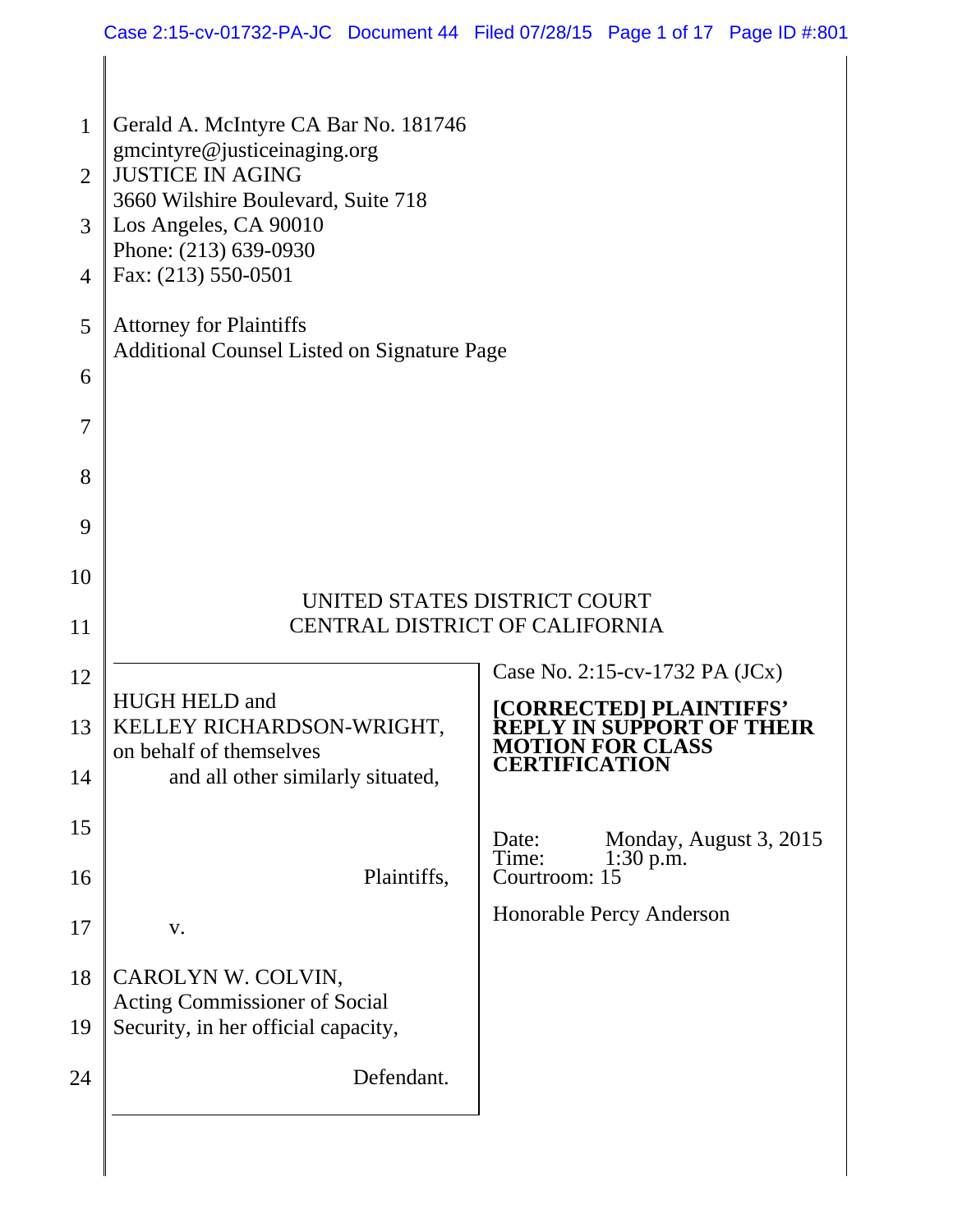| $\mathbf{1}$   |     | <b>TABLE OF CONTENTS</b> |
|----------------|-----|--------------------------|
| $\overline{2}$ |     |                          |
| 3              |     |                          |
| $\overline{4}$ | I.  |                          |
| 5              | П.  |                          |
| 6              | Ш.  |                          |
|                | IV. |                          |
| 7              | V.  |                          |
| 8              | VI. |                          |
| 9              |     |                          |
| 10             |     |                          |
| 11             |     |                          |
| 12             |     |                          |
| 13             |     |                          |
|                |     |                          |
| 14             |     |                          |
| 15             |     |                          |
| 16             |     |                          |
| 17             |     |                          |
| 18             |     |                          |
| 19             |     |                          |
| 24             |     |                          |
|                |     |                          |
|                |     |                          |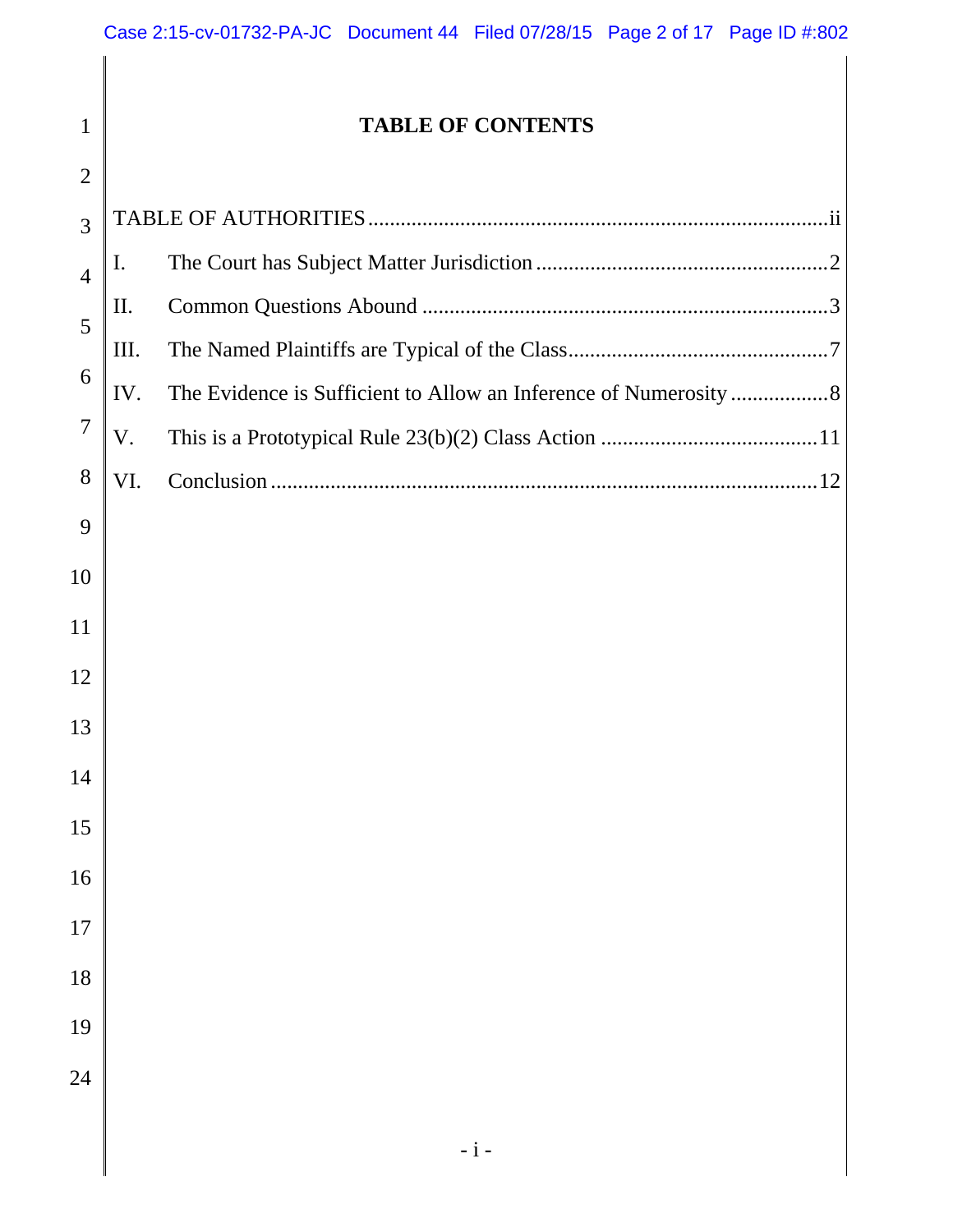# **TABLE OF AUTHORITIES**

1

2

# **CASES**

| 3              | Arnold v. United Artists Theatre Circuit, Inc.,                     |
|----------------|---------------------------------------------------------------------|
| $\overline{4}$ | <b>Bates v. United Parcel Service,</b>                              |
| 5              |                                                                     |
| 6              | Briggs v. Sullivan,                                                 |
| 7              |                                                                     |
| 8              | Californians for Disability Rights, Inc. v. Cal. Dep't. of Transp., |
| 9              | Carey v. Piphus,                                                    |
| 10             |                                                                     |
| 11             | Celano v. Marriott Int'l, Inc.,                                     |
| 12             | Gen. Tel. Co. of the Nw., Inc., v. EEOC,                            |
| 13             | Harris v. Rainey,                                                   |
| 14             |                                                                     |
| 15             | Lopez v. Heckler,                                                   |
| 16             |                                                                     |
| 17             | Lynch v. Rank,                                                      |
| 18             | Moeller v. Taco Bell Corp.,                                         |
| 19             | Nat'l Fed'n of the Blind v. Target Corp.,                           |
| 24             |                                                                     |
|                |                                                                     |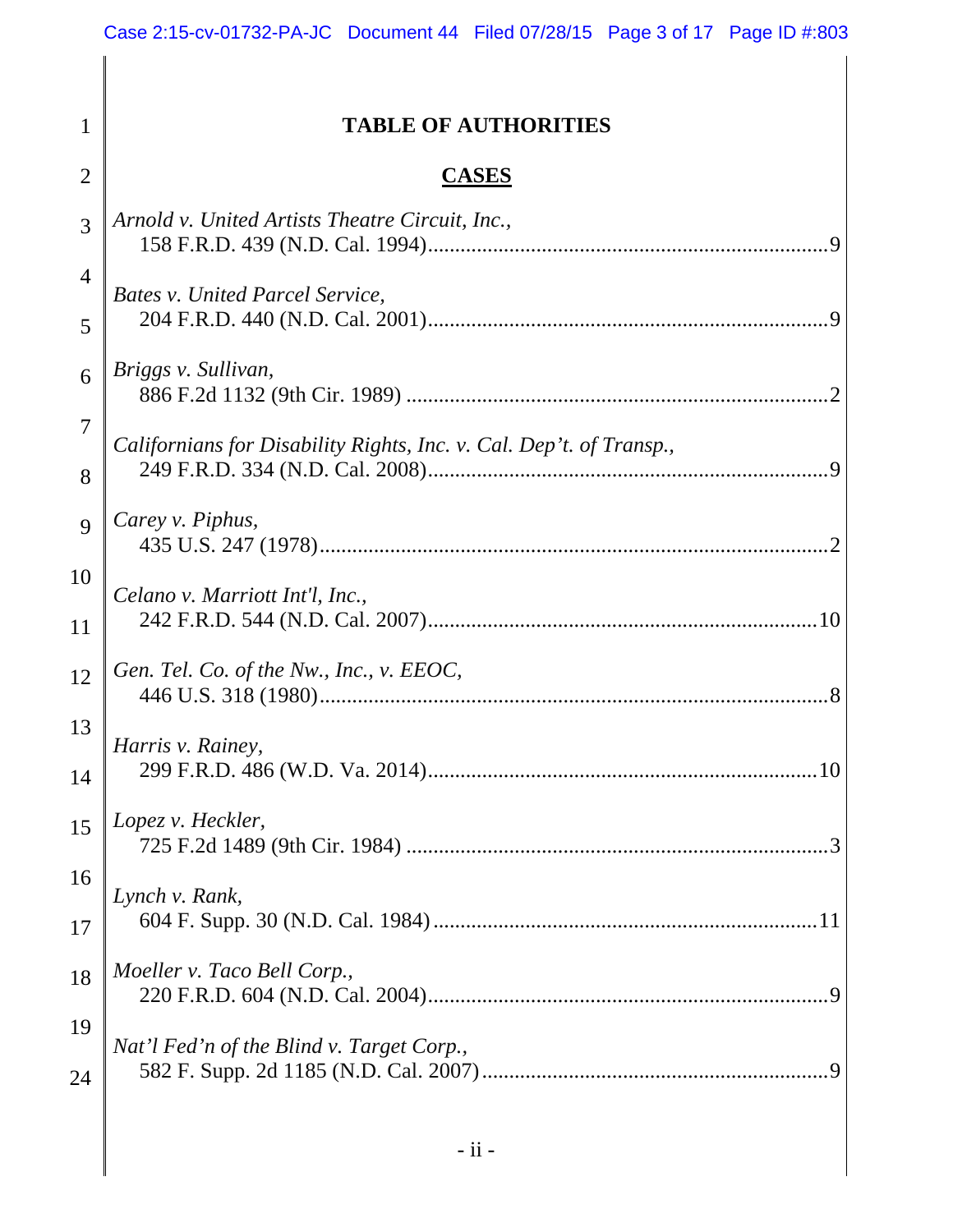| $\mathbf{1}$   | Obergefell v. Hodges,                            |
|----------------|--------------------------------------------------|
| $\overline{2}$ |                                                  |
| 3              | Parsons v. Ryan,                                 |
| 4              | Quinlivan v. Sullivan,                           |
| 5              |                                                  |
| 6              | Rancourt v. Concannon,                           |
| 7              | Shields v. Walt Disney Parks & Resorts US, Inc., |
| 8              |                                                  |
| 9              | Situ v. Leavitt,                                 |
| 10             | Strawser v. Strange,                             |
| 11             |                                                  |
| 12             | Wal-Mart Stores, Inc., v. Dukes,                 |
| 13             | Weinberger v. Thornton,                          |
| 14             |                                                  |
| 15             | <b>THER AUTHORITIES</b>                          |
| 16             | .8                                               |
| 17             |                                                  |
| 18             |                                                  |
| 19             |                                                  |
| 24             |                                                  |
|                |                                                  |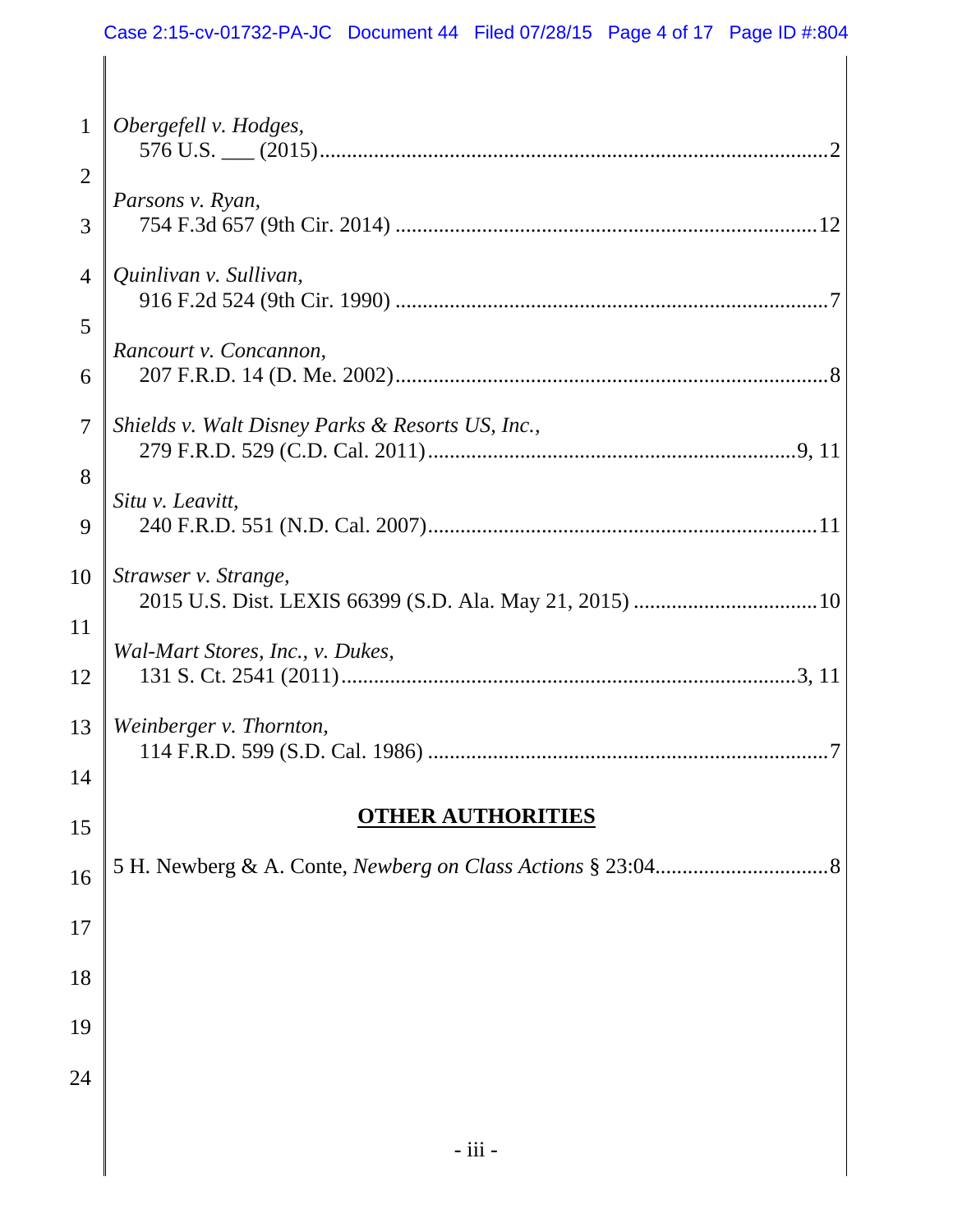1 2 3 4 5 6 7 8 9 10 11 12 13 Defendant's opposition to class certification rests primarily on a challenge to commonality. ECF 37 at 9 of 31. However, facts undisputed by the Commissioner plainly show that common questions abound. The Commissioner's arguments focus on the waiver adjudication process, claiming that this process is fact-based and based on individual waiver applications. But the Commissioner has placed the cart before the horse. What she overlooks is that this case is itself a challenge to SSA's overpayment and waiver procedures in the circumstances of this case. Here, the necessity of that waiver process is itself the direct consequence of SSA's continued, unlawful discrimination, SSA's admitted failure to consider the evidence already in its possession in making its initial determination of liability, and SSA's failure to abide by the express mandate of the Social Security Act to avoid penalizing recipients who are without fault where doing so would be against equity and good conscience.

14 15 16 17 18 19 24 In other words, SSA's arguments assume the legality of what Plaintiffs challenge here: the lawfulness of a process which, in these circumstances, is fundamentally incompatible with the Constitution's promises of equal protection and due process and with the requirements of the Social Security Act. In all other respects, including numerosity and typicality, Plaintiffs have met their burden and Defendant offers no direct rebuttal to Plaintiffs' evidence or the reasonable inferences drawn therefrom. To require putative class members to pursue their

- 1 -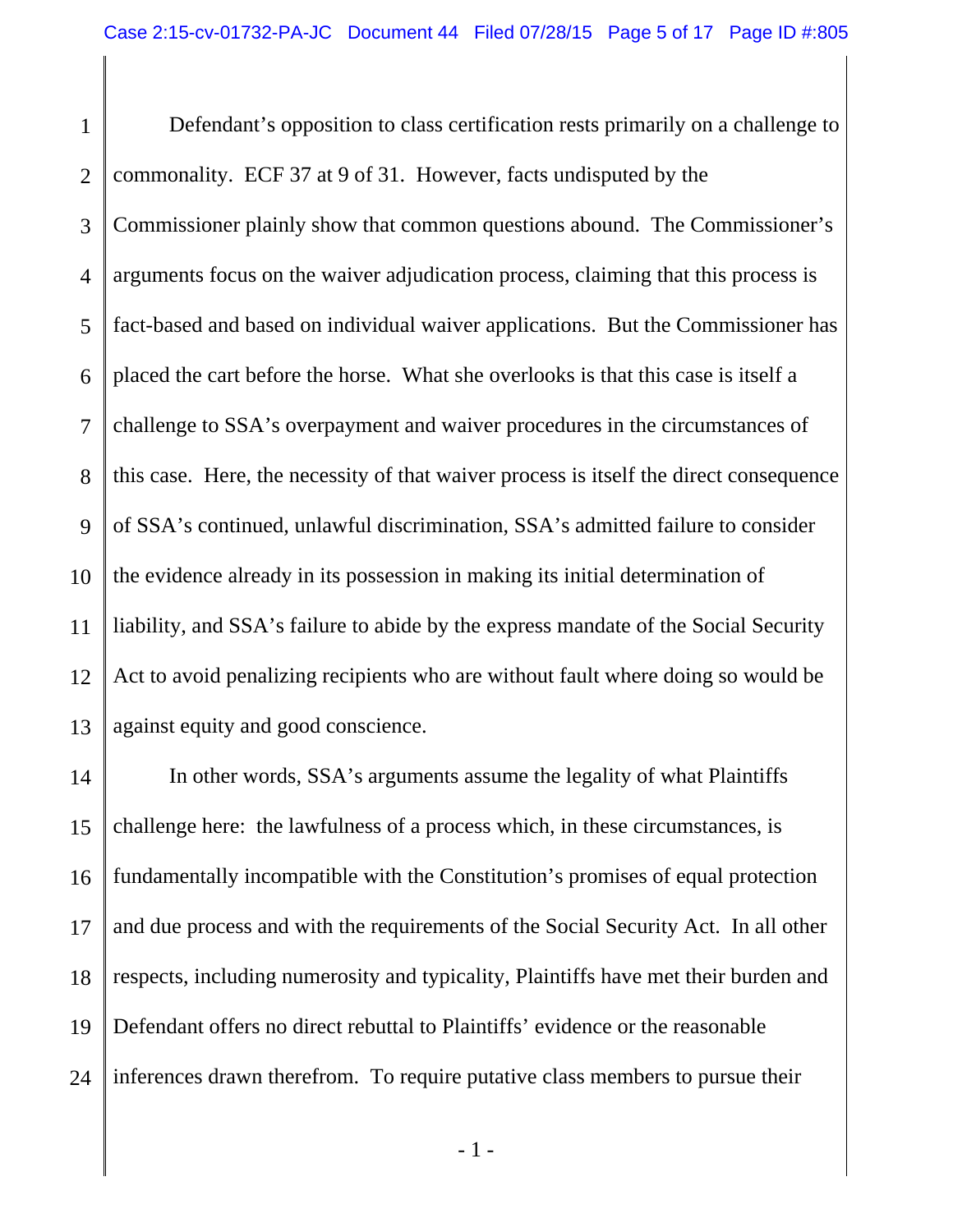1 2 claims individually will only compound and reinforce grievous constitutional harms raised by this case.

# 3

# **I. The Court has Subject Matter Jurisdiction**

4 5 6 7 8 9 10 11 12 13 14 15 Plaintiffs fully address Defendant's primary arguments regarding subject matter jurisdiction, mootness, and exhaustion in greater detail in their opposition to the motion to dismiss. *See* ECF 35. With respect to the individual Named Plaintiffs, SSA's argument that their claims are fully mooted is wrong. The grant of a monetary waiver did not cure the harm Named Plaintiffs suffered by having to endure the threat of recoupment stemming from the agency's unconstitutional conduct. *See Carey v. Piphus*, 435 U.S. 247, 266 (1978) (a deprivation of due process "is enough to invoke the procedural safeguards of the Fourteenth Amendment . . . whatever the ultimate outcome of a hearing"); *see also Obergefell v. Hodges*, 576 U.S. \_\_\_ (2015) (slip op. at 25) ("Dignitary wounds cannot always be healed with the stroke of a pen."); *id*. at \_\_ (slip op. at 17) (harm caused by failure to recognize marriages "results in more than just material burdens").

16 17 18 19 24 The Commissioner also challenges presentment, an argument so weak that she did not make it in her motion to dismiss. But under Ninth Circuit law an initial request for benefits is sufficient to meet the presentment requirement of 42 U.S.C. §405(g), and a recipient need not "re-present" their claim after SSA subsequently terminates, reduces, or withholds benefits. *Briggs v. Sullivan*, 886 F.2d 1132, 1139

- 2 -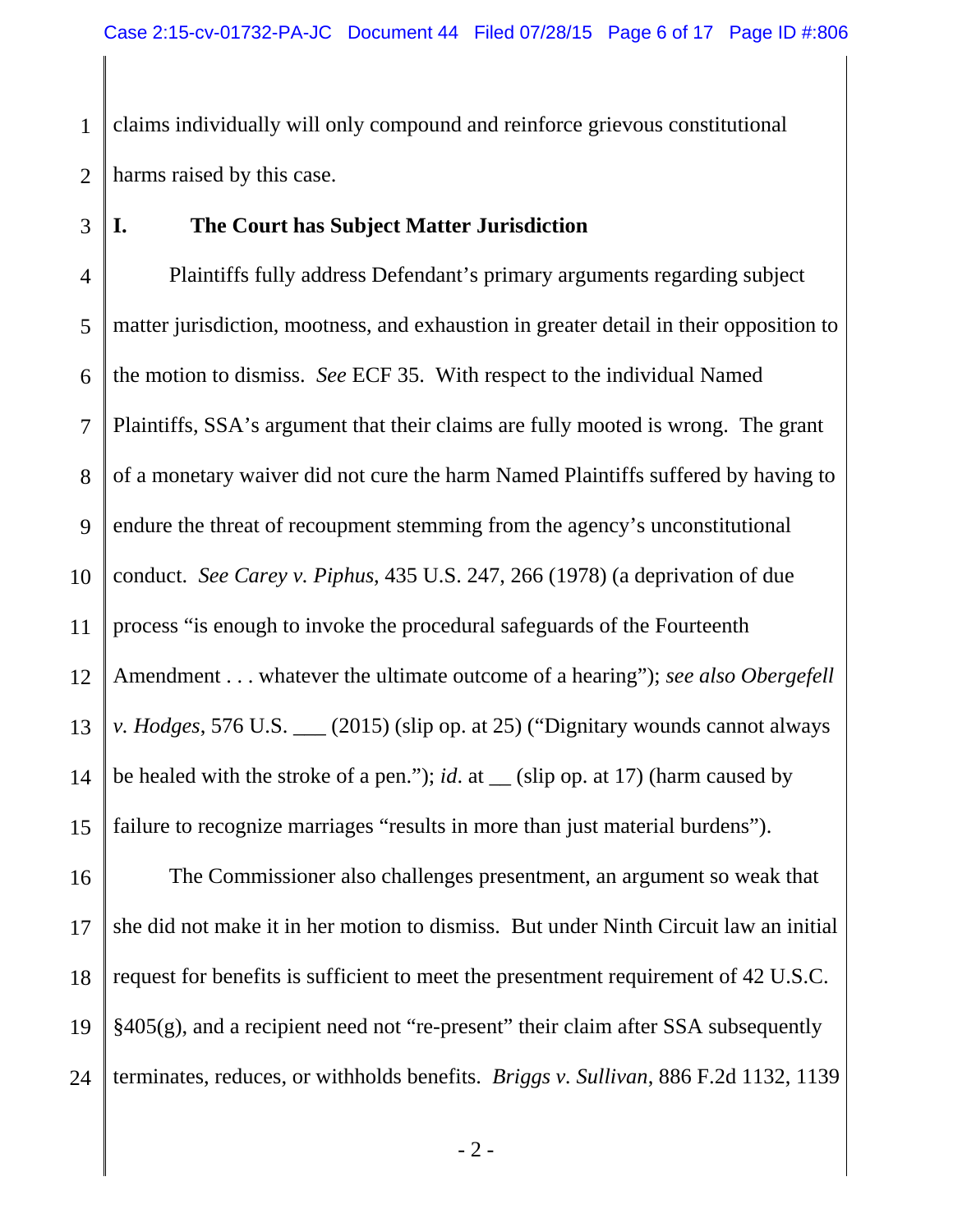1 2 3 (9th Cir. 1989); *Lopez v. Heckler*, 725 F.2d 1489, 1503 (9th Cir. 1984), *vacated on other grounds*, *Heckler v. Lopez*, 469 U.S. 1082 (1984). Class members, who are all SSI recipients, by definition, have applied to receive SSI.

4

## **II. Common Questions Abound**

5 6 7 8 9 10 11 12 As SSA's temporary Emergency Message implicitly acknowledges, this case raises common questions "of such a nature that it is capable of class-wide resolution—which means that determination of its truth or falsity will resolve an issue central to the validity of each one of the claims in one stroke." *Wal-Mart Stores, Inc., v. Dukes*, 131 S. Ct. 2541, 2551 (2011). In *Dukes*, the Supreme Court found insufficient evidence to determine whether Wal-Mart engaged in a common policy or practice of discrimination. Here, by contrast, there is no dispute regarding the existence of a common SSA policy or practice.

13 14 15 16 17 18 19 24 Indeed, SSA admits that the overpayments challenged here are "attributable to the *post-Windsor* change in . . . marital-recognition status" caused by SSA's delay in "br[inging] its benefits programs *into compliance* with *Windsor*." ECF 37 at 7-8 of 31 (emphases added). It was not until about a year after *Windsor* that SSA even began recognizing the marriages of SSI recipients living with a spouse of the same sex who were residing in a state that recognized their marriage. *See* Held Decl. (ECF No. 26-2) ¶ 10; Richardson-Wright Decl. (ECF No. 26-3) ¶ 12; *accord* Jones Decl. (ECF 37-1)  $\P\P$  9, 16. Thus, SSA admits that it continued to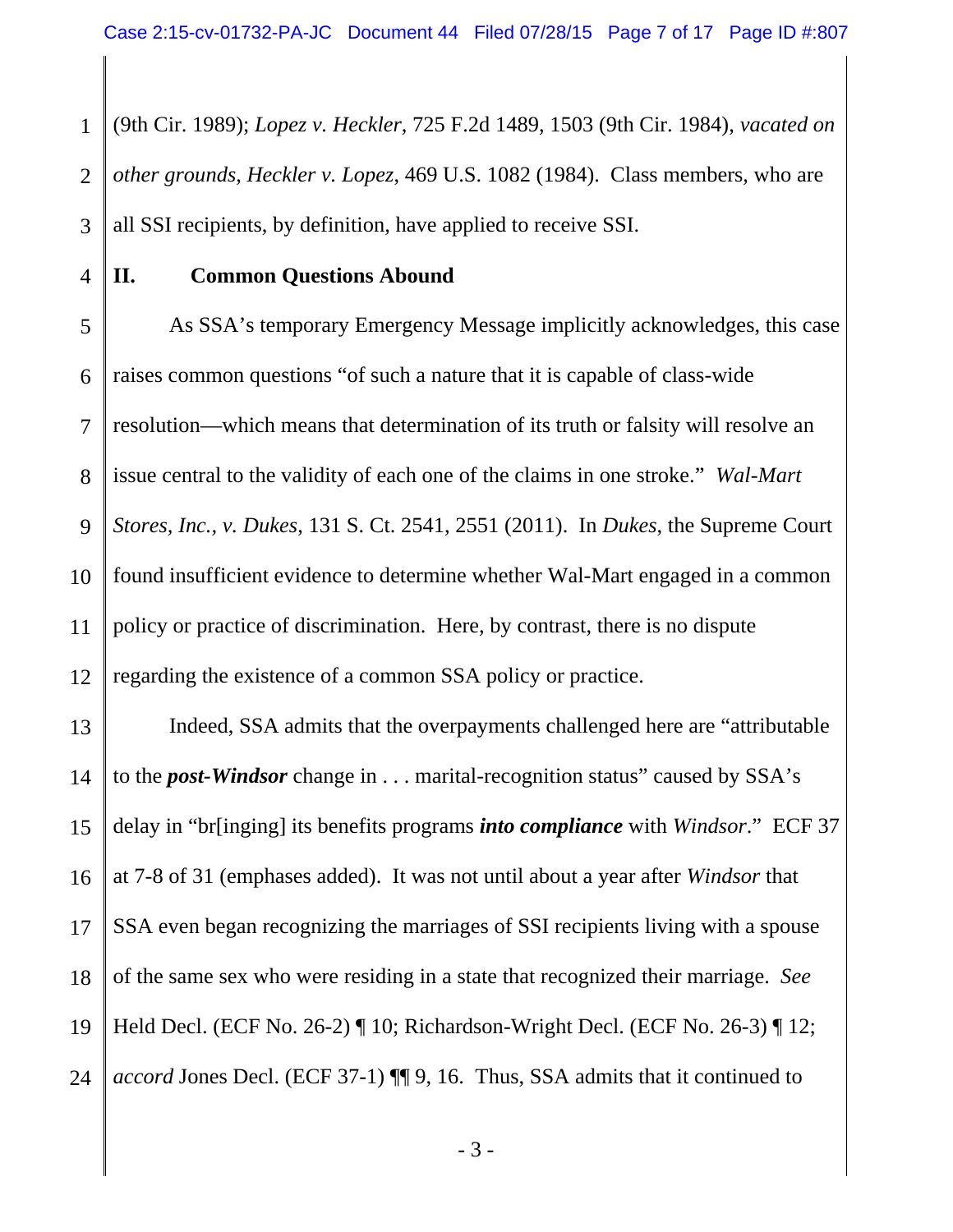1 2 3 4 5 6 7 8 9 10 11 discriminate after *Windsor* and failed to comply with the Supreme Court's *Windsor*  mandate invalidating Section 3 of DOMA. In other words, SSA continued to implement DOMA long after the Supreme Court had decreed that it was dead and buried. Had the SSA complied with the law promptly, there would have been no overpayments, no demand for repayment, and no need for a waiver process at all. Given that fact, universally applicable to *all* class members, this case raises the following common question: **Is SSA's demand for repayment of overpayments caused by SSA's failure to comply with the Constitution lawful, or is that demand – and the resultant need for the discriminated-against individuals to navigate the waiver process – a vestige and consequence of the SSA's unlawful discriminatory conduct?** 

12 13 14 15 16 17 18 19 24 Similarly, SSA admits that, in assessing these overpayments, it will issue a demand for repayment to any individual who has been overpaid. ECF 37 at 10 & 21 of 31. SSA will not consider the uniform evidence, already in SSA's possession, that the overpayment is SSA's, not the recipient's, fault, and whether a demand for repayment in those circumstances violates equity and good conscience. ECF 36 at 28 of 30 (consideration of fault occurs "after an overpayment has been assessed"); ECF 37 at 24 of 31 (admitting that consideration of equity and good conscience "does not even come into play until" until after the repayment demand is sent).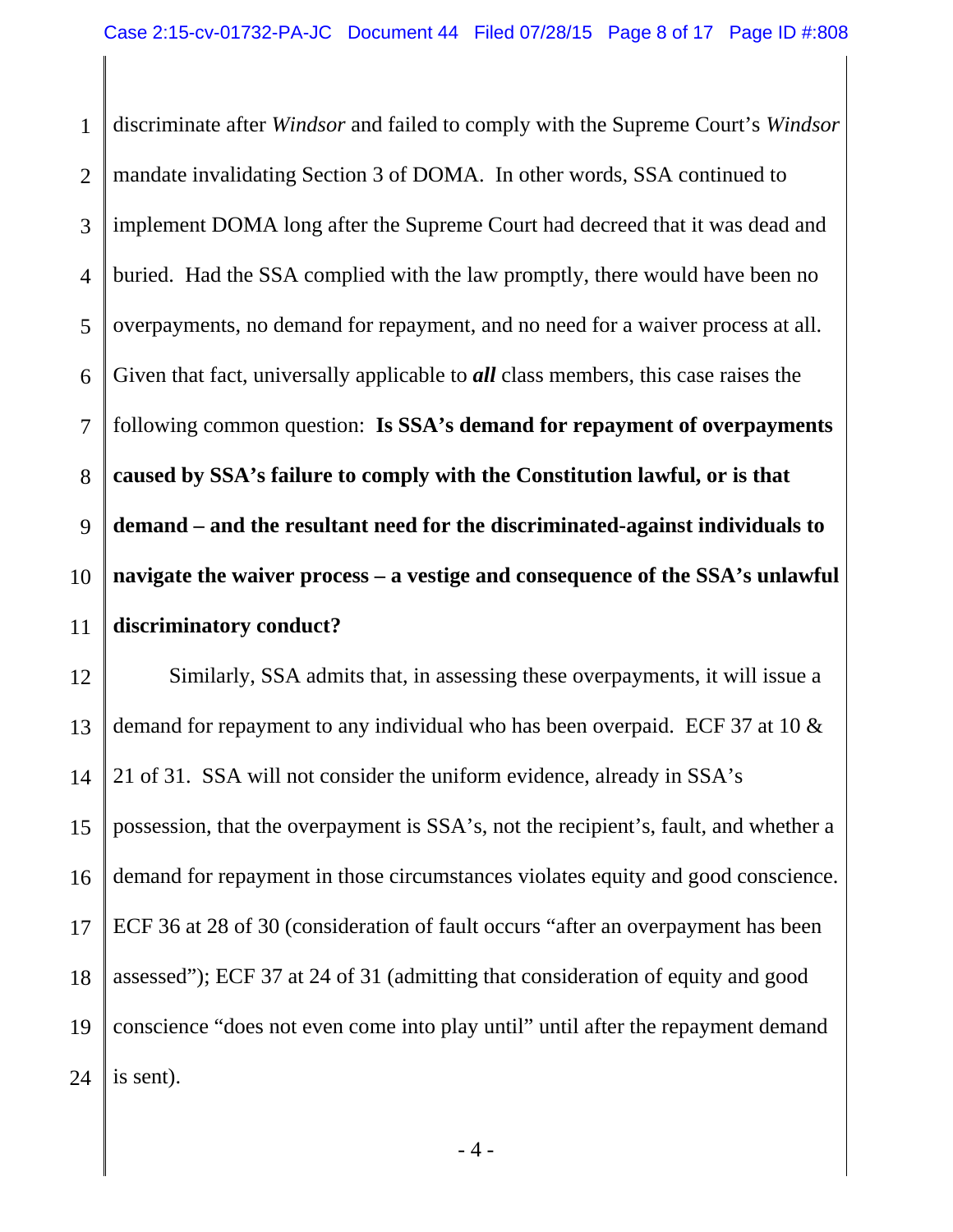1 2 3 4 5 In this case SSA *already has* all the information it needs about the circumstances of the overpayment to find that the entire class of Plaintiffs is not at fault, and that recoupment is against equity and good conscience. Unfortunately, SSA simply ignores that evidence and reflexively issues a demand for repayment regardless of these facts.

6 7 8 9 10 11 12 13 14 Defendant's own admissions show that putative class members who were receiving SSI and were living with a spouse of the same sex on the date *Windsor*  was decided will get the same notice of overpayment that Named Plaintiffs Held and Richardson-Wright received. When SSA complains that this case is about an "interim . . . outcome," ECF 37 at 22 of 31, it misses the gravamen of Plaintiffs' claims, which is that requiring Plaintiffs to endure and correct that outcome is the result of SSA's illegal conduct. Defendant asserts that "Plaintiffs do not challenge the process they received," *id.*, but this statement is simply untrue. Compl. (ECF 1) ¶ 99 (challenging SSA's failure to consider evidence in its possession).

15 16 17 18 19 24 Thus, in view of the facts universally applicable to the class, this case involves the following common question: **Where an agency possesses evidence that its unlawful application of a discriminatory statute caused an overpayment, can it simply ignore that evidence and put the burden on the discriminated-against individual to appeal the agency's arbitrary determination of liability, or, does Due Process and the Social Security Act** 

- 5 -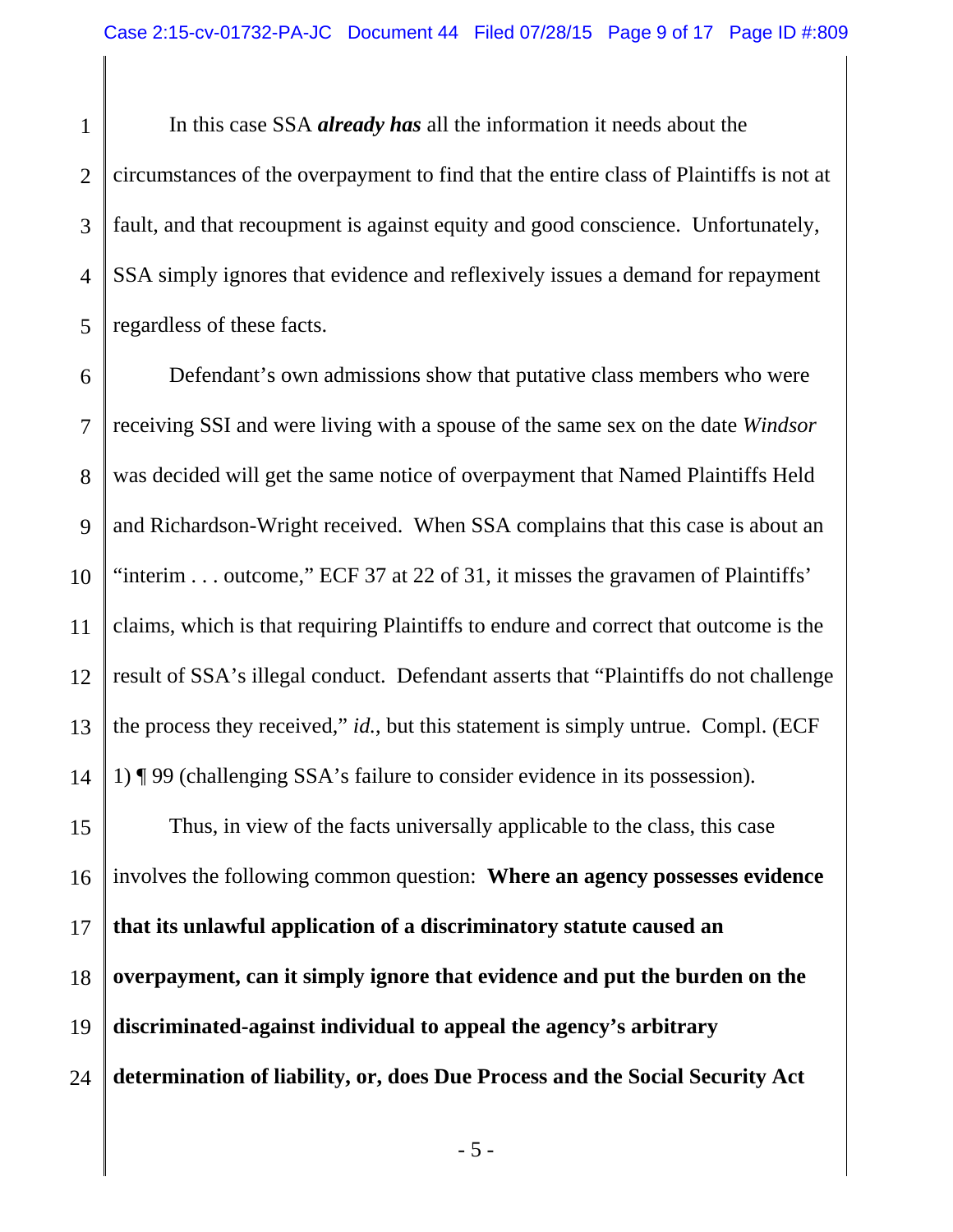#### 1 2 **require SSA to consider this evidence before issuing the repayment demand that operates as the agency's initial determination on the merits?**

3 4 5 6 7 8 9 Lastly, the Social Security Act requires SSA to avoid "penalizing" individuals who are "without fault" if doing so is "against equity and good conscience." In view of the facts discussed above, universally applicable to the class, this case raises the following common question: **Does a demand for repayment of an overpayment caused by SSA's unlawful application of a discriminatory statute "penalize" a recipient who was "without fault" and is such a demand "against equity and good conscience"?**

10 11 12 13 14 15 16 17 18 Defendant argues that Plaintiffs would need to introduce evidence about other unnamed class members' specific intent and circumstances in order to establish commonality. This argument fails for several reasons. First, these overpayments were caused across the board by SSA's failure to implement *Windsor.* That alone is sufficient justification for a class-wide finding that the demands for repayment themselves violate the Constitution and the Social Security Act, regardless of the waiver process those demands trigger. Second, as Defendant concedes, SSA needed no additional evidence or a hearing from Named Plaintiffs Held or Richardson-Wright in order to grant them waiver of recoupment.<sup>1</sup> See

19

24

 $\overline{a}$ <sup>1</sup> In fact, neither asked for a waiver – each asked for reconsideration and SSA converted the request into a request for a waiver.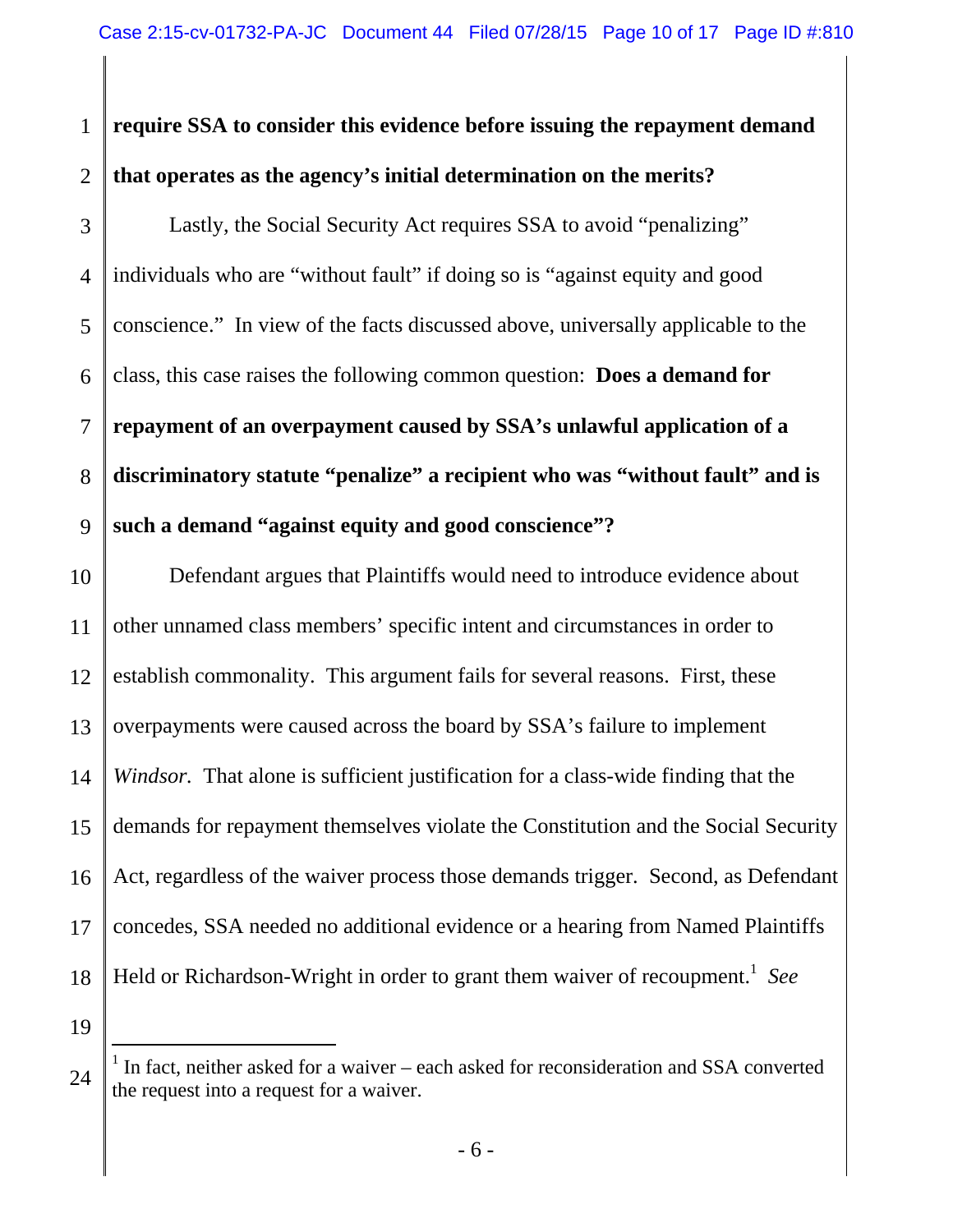1 ECF 37 at 24 of 31, n.4. SSA's decision with respect to their notices of

2 3 4 5 6 overpayments stated no reason for granting a waiver, relied on no individualized facts, and was based on evidence about the circumstances of the overpayment that SSA had from the start. *See* Held Decl. (ECF 26-2) ¶ 12, Ex. F; Richardson-Wright Decl. (ECF 26-3) ¶ 33, Ex. K. Defendant offers no basis to conclude that other class members would be any different. $2$ 

# **III. The Named Plaintiffs are Typical of the Class**

8 9 10 11 12 13 14 Defendant claims that Plaintiffs have failed to show that Named Plaintiffs Hugh Held and Kelley Richardson-Wright are typical of class members, yet fails to rebut anything in their declarations or to offer any evidence that they are atypical. Typicality is demonstrated when the claims of a named plaintiff are reasonably similar to those of the class. *Weinberger v. Thornton*, 114 F.R.D. 599, 603 (S.D. Cal. 1986). "In government benefit class actions, the typicality requirement is generally satisfied when the representative plaintiff is subject to the same statute,

7

<sup>15</sup> 

<sup>16</sup>  17 18 19 l <sup>2</sup> The fact that SSA, due to Acquiescence Ruling 92-5(9), uses a different standard for assessing "against equity and good conscience" in the Ninth Circuit than elsewhere is unpersuasive; couples in Massachusetts who previously suffered under DOMA are no less deserving of a waiver under the terms of the Social Security Act as couples in California. In fact, the Notices of Overpayment that were sent to Ms. Richardson-Wright in Massachusetts use the same language as the notice sent to Mr. Held in California saying that the overpayment can be waived if the individual can prove that s/he is without fault and recovery of the overpayment would be "unfair." Richardson-Wright Decl. Exs.

<sup>24</sup>  E, F, Held Decl. Ex. D. In any event, the Acquiescence Ruling simply requires SSA to adhere to the Ninth Circuit's ruling in *Quinlivan v. Sullivan*, 916 F.2d 524 (9th Cir. 1990), which is binding on this Court.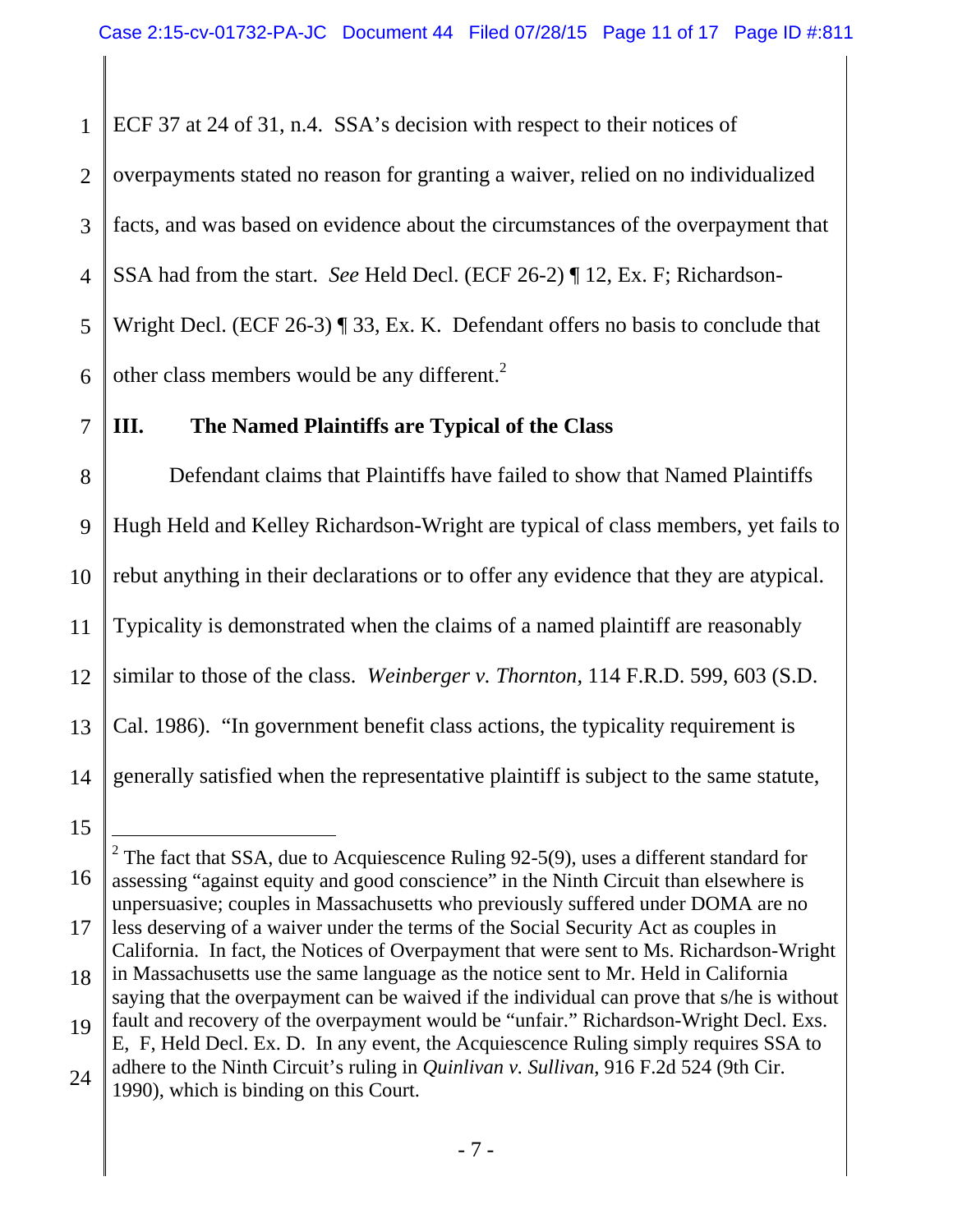1 2 3 4 5 6 7 regulation or policy as class members." *Rancourt v. Concannon*, 207 F.R.D. 14, 16 (D. Me. 2002) (quoting 5 H. Newberg & A. Conte, *Newberg on Class Actions* § 23:04). Mr. Held and Ms. Richardson-Wright are both SSI recipients subjected to SSA's discriminatory conduct, received notices of overpayment caused by that conduct where the SSA ignored the evidence in its possession, and are entitled to relief – as SSA has admitted – based on the evidence SSA had from the start. They share each of these pertinent characteristics with all other class members.

### **IV. The Evidence is Sufficient to Allow an Inference of Numerosity**

8

9 10 11 12 13 14 15 16 17 18 Defendant does not (and cannot) deny that joinder is impractical for a class of low-income individuals scattered from coast to coast who receive benefits under the same national program. Defendant criticizes Plaintiffs' use of qualifiers in estimating size of the putative class and their reliance on evidence of demographic statistics but, notably, does not actually question the accuracy of Plaintiffs' evidence, the reasonableness of Plaintiffs' inferences therefrom, or submit rebuttal evidence that the class is not numerous. This is particularly significant because Defendant is solely positioned to know the exact size of the proposed class – or least how many people have already been harmed by receipt of overpayment notices caused by SSA's belated post-*Windsor* marriage recognition.

19 24 Courts have long found that there are no "absolute limitations" on the numerosity requirement. *Gen. Tel. Co. of the Nw., Inc., v. EEOC*, 446 U.S. 318,

- 8 -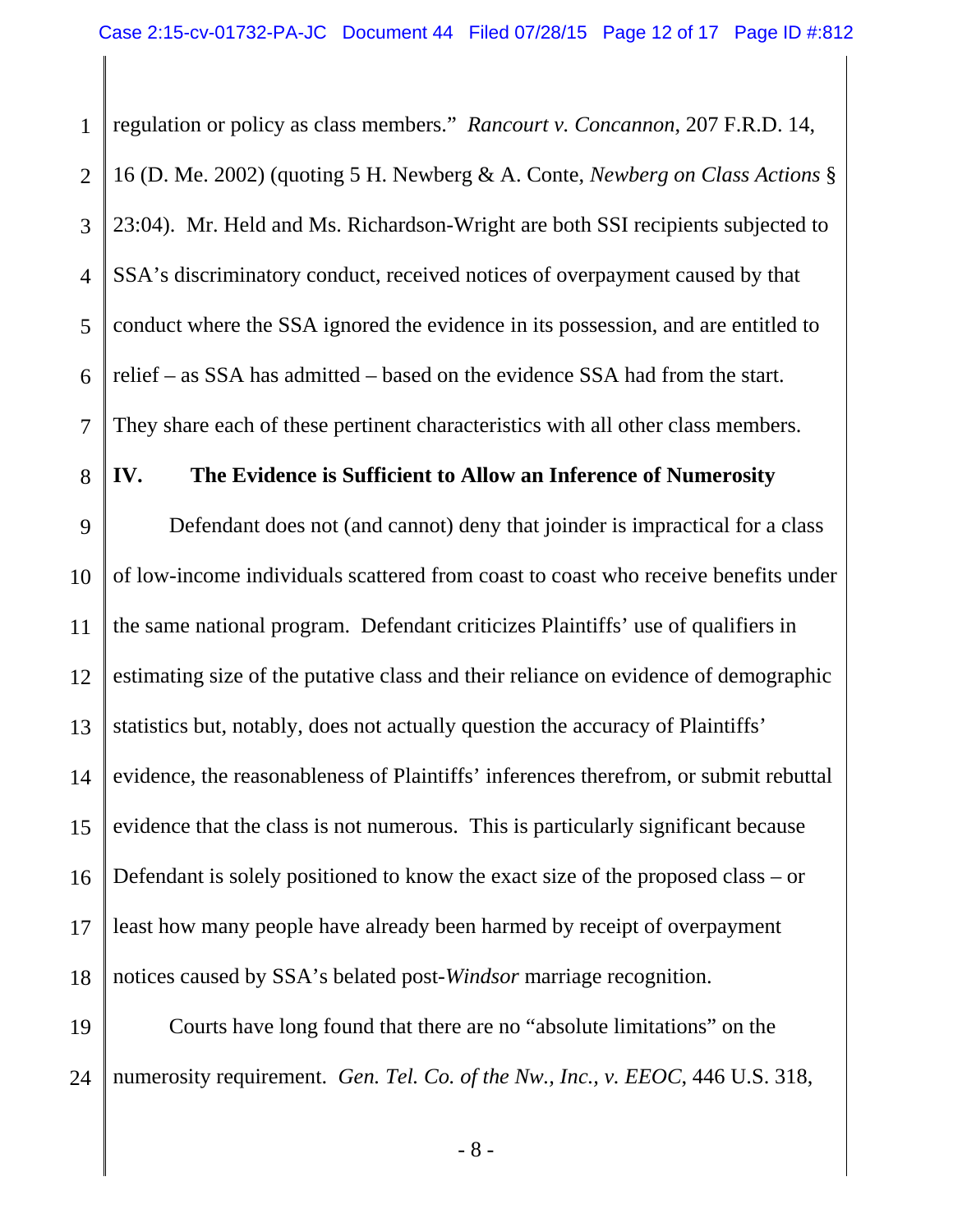1 2 3 4 5 6 7 8 9 330 (1980)*; see also Californians for Disability Rights, Inc. v. Cal. Dep't. of Transp.*, 249 F.R.D. 334, 347 (N.D. Cal. 2008) ("[P]laintiffs do not need to state the exact number of potential class members, nor is a specific number of class members required for numerosity.") (citing *Bates v. United Parcel Service,* 204 F.R.D. 440, 444 (N.D. Cal. 2001)). Here, based on demographic information and common sense reasoning, it is clear that the size of the putative class falls well within the accepted range. *See Shields v. Walt Disney Parks & Resorts US, Inc*., 279 F.R.D. 529, 543 (C.D. Cal. 2011) (noting that courts certify classes with as few as 39 members).

10 11 12 13 14 15 16 17 18 19 Defendant's reliance on *Celano* for the proposition that census data, and equivalent statistical information, may not establish numerosity is unavailing. In fact, courts routinely rely on census data and statistics to determine numerosity. *Shields*, 279 F.R.D. at 544 (rejecting defendant's argument that under *Celano*  statistical data is insufficient) (citing *Nat'l Fed'n of the Blind v. Target Corp.*, 582 F. Supp. 2d 1185, 1199 (N.D. Cal. 2007) (distinguishing *Celano*) and *Moeller v. Taco Bell Corp.*, 220 F.R.D. 604, 608 (N.D. Cal. 2004)); *see also Arnold v. United Artists Theatre Circuit, Inc.*, 158 F.R.D. 439, 448 (N.D. Cal. 1994). Particularly relevant here, courts have routinely turned to census data and other demographic reports in class action lawsuits where putative class members are same sex

24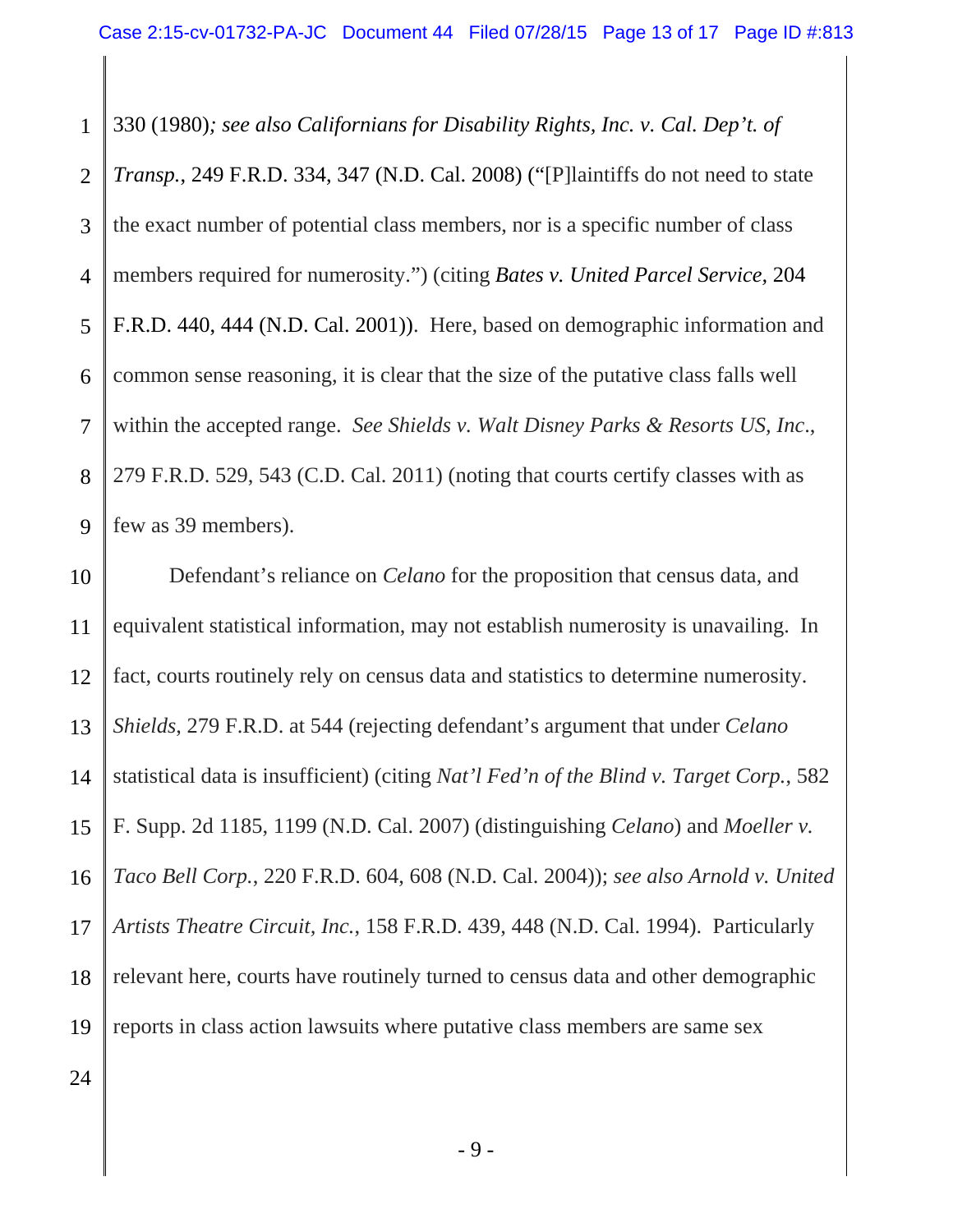1 2 couples. *Harris v. Rainey*, 299 F.R.D. 486, 490 (W.D. Va. 2014); *Strawser v. Strange*, 2015 U.S. Dist. LEXIS 66399, at \*4-11 (S.D. Ala. May 21, 2015).

3 4 5 6 7 8 9 10 Furthermore, as discussed above, it is certain, based on Defendant's procedures, that *all* unnamed individuals who were receiving SSI and were living with a spouse of the same sex as of the date of the *Windsor* decision will get the same demand for recovery of the overpayment that Mr. Held and Ms. Richardson-Wright received, and thus will be members of the class.<sup>3</sup> SSA admits that it issued notices of overpayments with a demand for recovery whenever an overpayment exists, and admits that it systematically failed to bring its marriage-recognition procedures into compliance with *Windsor* until well after that case was decided.

11 12 13 14 15 16 17 18 19 This is very different from *Celano*, in which the plaintiffs asked the district court to speculate about the percentage of people with disabilities "who *would* like to play golf on [Marriott courses] if accessibility, independence, education, and social-acceptance barriers were reduced." 242 F.R.D. 544, 550 (N.D. Cal. 2007) (emphasis in original). Here, by contrast, there is no need to speculate as to people's desires in a counter-factual world. Defendant's inaction and delay in implementing *Windsor* and its systemic policy of seeking to collect the overpayment affects *all* same-sex couples on SSI in marriage recognition states. -

<sup>24</sup>   $3$  Counsel for Plaintiffs have been contacted by other class members in several states. McIntyre Decl. at ¶ 6.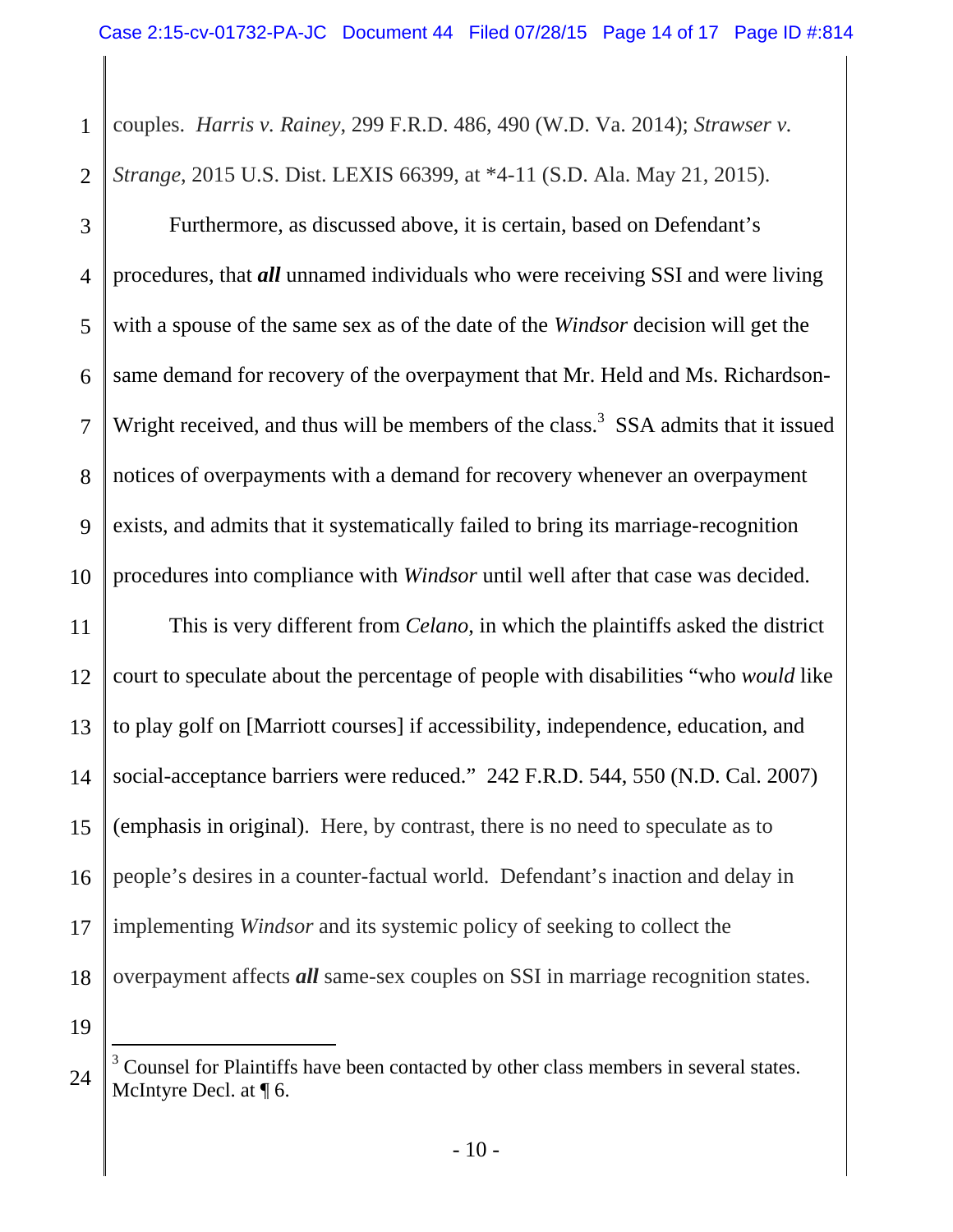1 2 3 4 This policy affects all putative class members by virtue of their identity and state of residence. *Situ v. Leavitt*, 240 F.R.D. 551, 559-60 (N.D. Cal. 2007) (class action lawsuit challenging government policy where numerosity was met based on declarations and common sense inferences from uncontested demographic data).

5 6 7 8 9 10 11 Defendant cannot plausibly dispute that joinder is impracticable. Joinder is impracticable for any nationwide class numbering in the hundreds when individual members of the putative class are unknown and cannot be readily identified by Plaintiffs. *Shields*, 279 F.R.D. at 545; *see also Lynch v. Rank*, 604 F. Supp. 30, 36 (N.D. Cal. 1984) (class members are by definition poor, disabled, and do not have the economic means to pursue remedies on an individual basis), *aff'd*, 747 F.2d 528 (9th Cir. 1984).

### **V. This is a Prototypical Rule 23(b)(2) Class Action**

12

13 14 15 16 17 18 19 24 This case fits easily within the criteria for certification under Rule 23(b)(2), because SSA "has acted or refused to act on grounds that apply generally to the class." Rule 23(b)(2) applies "when a single injunction or declaratory judgment would provide relief to each member of the class." *Wal-Mart*, 131 S. Ct. at 2557. As discussed above, this case involves a challenge to SSA's policies and procedures on a class-wide basis based upon undisputed facts universally applicable to all class members. In *Wal-Mart*, the Supreme Court held that Rule 23(b)(2) certification was inappropriate where each class member would be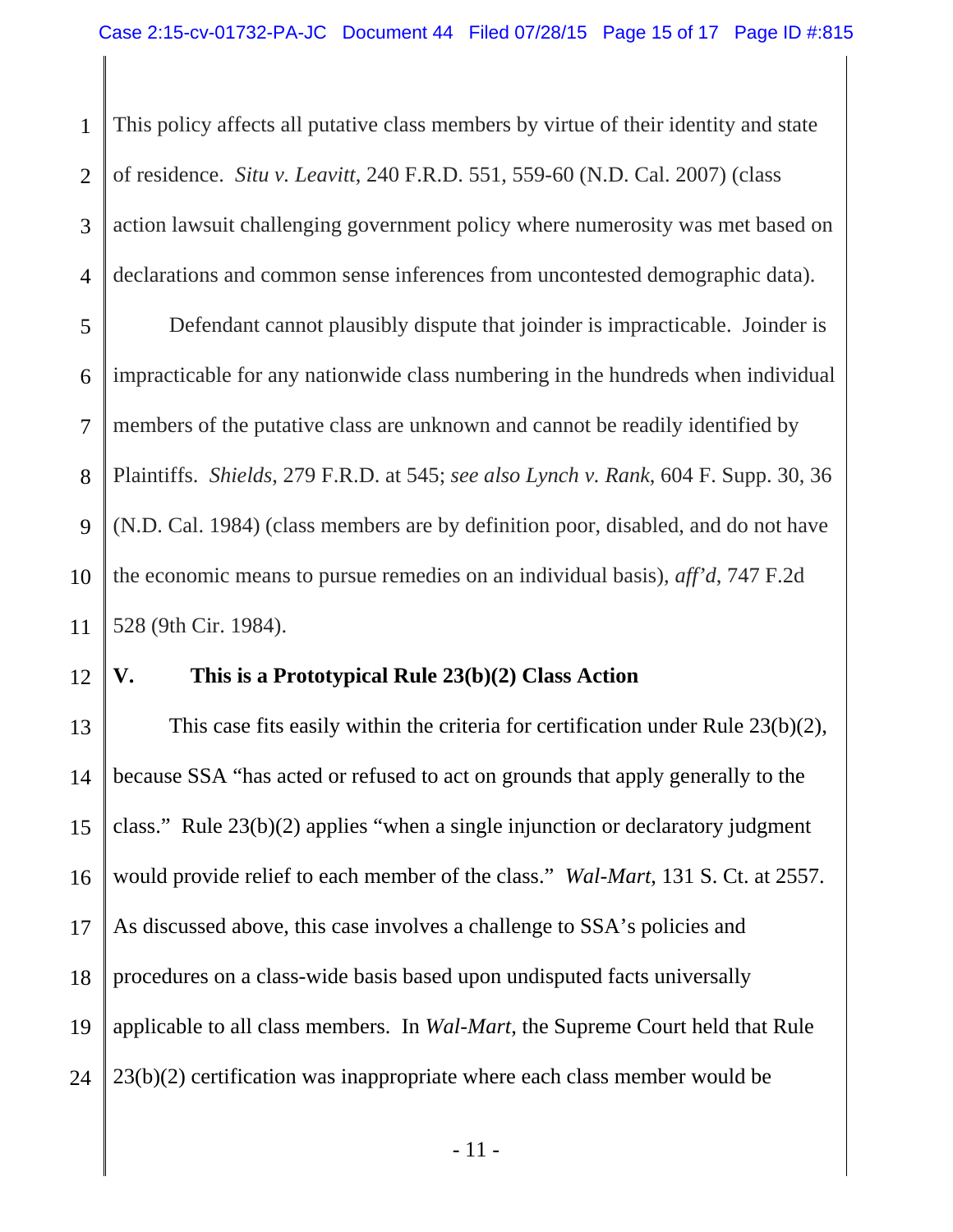1 2 3 4 5 6 7 8 entitled to an individualized award for damages; in contrast, as the Ninth Circuit has clearly stated, civil rights suits for declaratory and injunctive relief are exactly the kinds of cases that Rule 23(b)(2) was intended to authorized. *Parsons v. Ryan*, 754 F.3d 657, 686 (9th Cir. 2014). SSA describes waiver of Plaintiffs' overpayment as "forgiving their debt," ECF 37 at 8 of 31, but this offensive characterization misses the point entirely: Plaintiffs, as a group, cannot be found to owe a debt arising from the Commissioner's own illegal and unconstitutional practice.

9

13

14

15

16

17

18

19

24

## **VI. CONCLUSION**

10 11 12 For the foregoing reasons, Plaintiffs request that this Court certify this class, appointing Named Plaintiffs as class representatives and Justice in Aging, Gay & Lesbian Advocates & Defenders, and Foley Hoag LLP as class counsel.